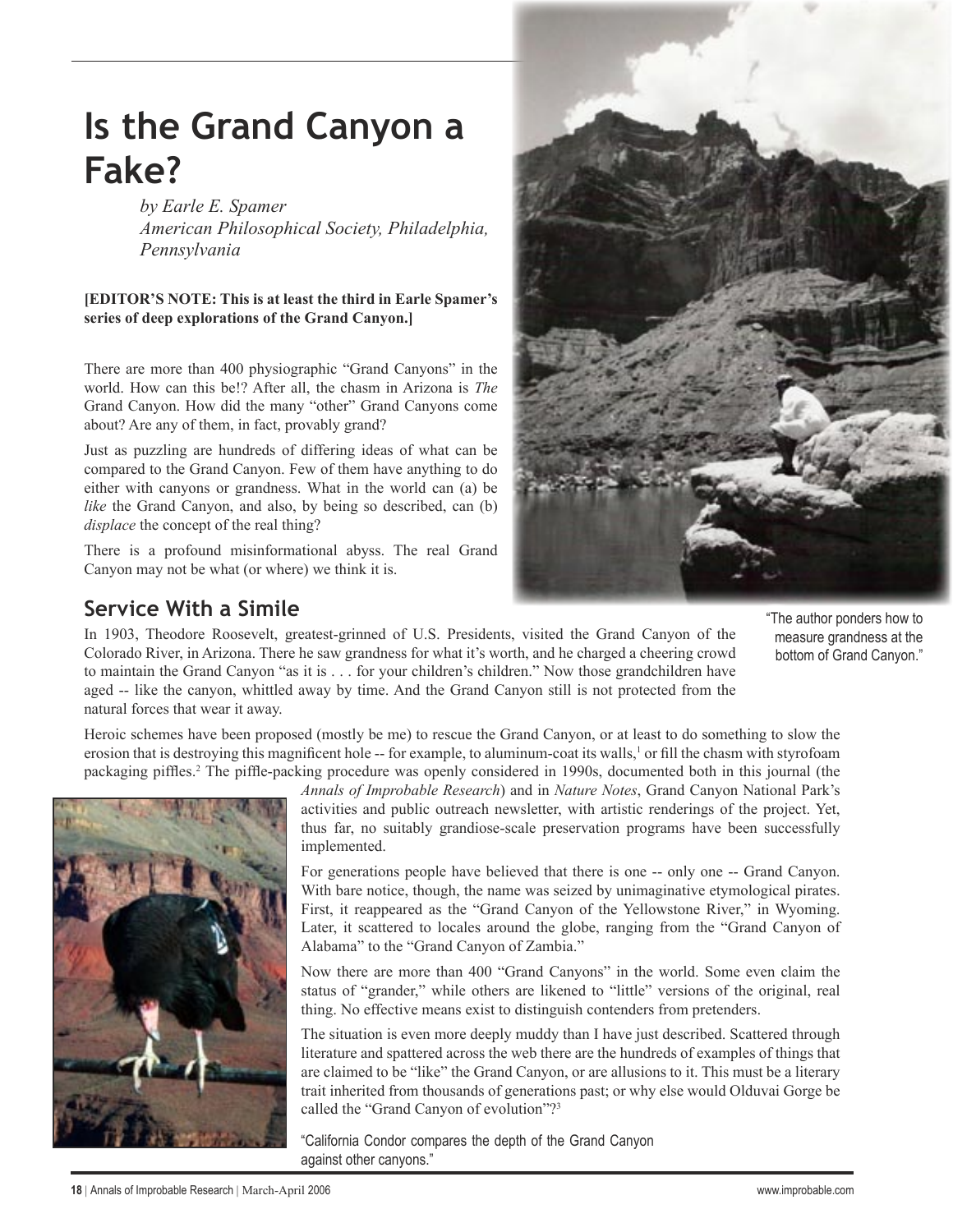

"Evolution of thought. Mules contemplate man's mismeasure of the grandness of Grand Canyon."

### **From the Earth to the Moon, Mars and Miranda**

In America, 43 states have at least one Grand Canyon. Seventythree nations boast a Grand Canyon or two. There are Grand Canyons in the bottoms of oceans, too. Nevertheless, only a small number of the world's Grand Canyons are recognized by agencies of geographic nomenclature, such as the U.S. Board of Geographic Names and the National Imagery and Mapping Agency. This still did not stop a few geographically challenged writers and bureaucrats from misplacing Arizona's canyon altogether, calling it the "Grand Canyon of New Mexico," "Nevada's Grand Canyon," and "Colorado's Grand Canyon." The Colorado transplant was sensationally replicated by the U.S. Postal Service in 1999 when they produced a full run of postage stamps portraying "Grand Canyon, Colorado." All 100 million stamps were then destroyed.

Some Grand Canyons are enthusiastically entitled only by agenda-driven organizations like chambers of commerce (e.g., "Pennsylvania's Grand

Canyon" along Pine Creek, promoted by the nearby town of Wellsboro) or contrived by roadside enterprises (e.g., Ausable Chasm, New York, the "Grand Canyon of the East," which is actually just one of seven places that each claim to be the Grand Canyon of the East). A few become popular and are elevated in status to state or regional parks (e.g., Providence State Park, "Georgia's Little Grand Canyon"; or the Navajo Nation's "Grand Canyon of the Little Colorado River Tribal Park," in Arizona). Some anthropogenic chasms are sold as slogans of commercialism (e.g., the "Grand Canyon of American Business," New York City's Broadway, which is not to be confused with nearby Madison Avenue, the "Grand Canyon of midtown business").

Most Grand Canyons are whimsically Grand, their Grandness spawned in the pens and keyboards of presumably professional writers. And for some, the sky is not the limit.

Two features on the moon are -- each -- called a "Grand Canyon." Mars' magnificent Valles Marineris is simultaneously called the "Grander Canyon," the "Grand Canyon of Mars," and the "Grand Canyon of the Solar System," perhaps in some astro-musical attempt to score the entire Grand Canyon Suite.

One diligent researcher has identified in a radar image from the Magellan Venus orbiter an artificially constructed bridge spanning a "Venus Grand Canyon." The planet Uranus boasts, or has had boasted on its behalf, a "grand canyon on the moon Miranda." Miranda does not have an erosion-sculpted canyon, but its fault-bound cliffs do soar to ten times the height of the walls of Arizona's water-engraved gorge.

#### **Like It or Not**

Beyond physiography, in the realm of analogy and metaphor, there's a veritable cement mixer of grand canyons. Some terms are merely strained, but most are so stunningly pointless that "metaphor" and "simile" are words too good to apply to them. For example, Carlsbad Caverns is likened to "a Grand Canyon with a roof over it." This is distinct from Skocianske Jame, a cave in Slovenia said to be "a Grand Canyon under the earth." For some reason, the second and third decades of the 20th century are the "Grand Canyon of history." Radio bandwidth is a "national resource not unlike the Grand Canyon." And so on. Each is a "Grand Canyon of originality" (yet another, from *The New York Times*, no less).4

Certain people are compared to the Grand Canyon. As you might expect, they are commanding figures of grace. Joan of Arc is one. Another is Barry Goldwater. He was a one-time Presidential candidate and for years a U.S. Senator representing the state of Arizona, which just so happens to be home to the original Grand Canyon (or what's left of it).

There is a Finnish style of interior design called "Grand Canyon." Models of several kinds of commercial products are named "Grand Canyon." There

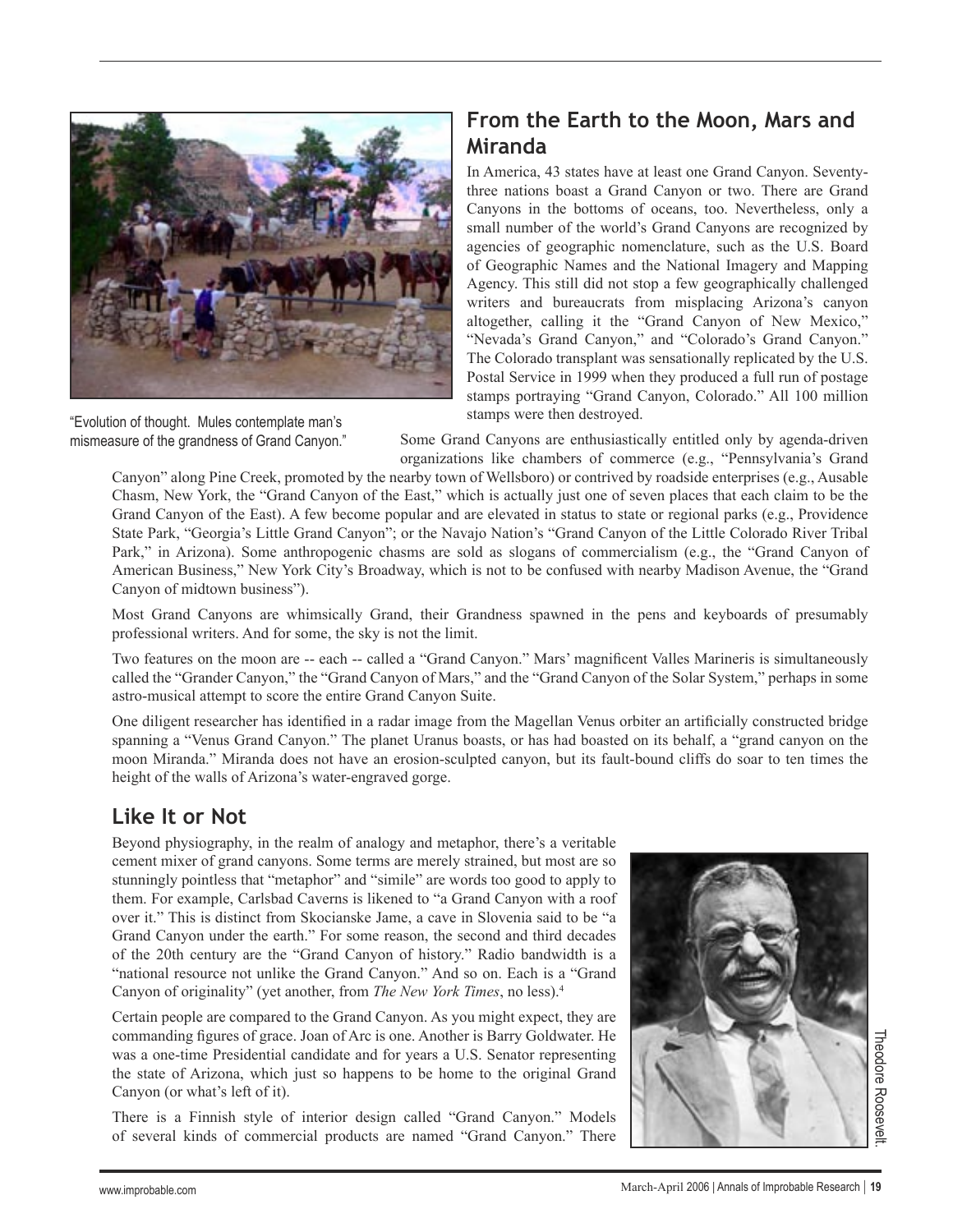

are Grand Canyon-style ceramic tiles, playground equipment, mattresses, motorcycles, and roofing shingles, among other things. "Grand Canyon Rust" is an appealing (to some, anyway) nail polish color. The U.S. Army Third Corps Artillery headquarters at Fort Hood, Texas, is trumpeted as being the "Grand Canyon of armor power." Hell (not the town in Norway) is said to be a

"The measure of absolute grandness. So grand is the Grand Canyon that overwhelmed tourists at El Tovar Hotel cannot walk the last 100 feet to the canyon rim."

"Grand Canyon of fire." And appropriately, the qualification exam given to prospective lawyers is the "Grand Canyon of torture."

The great gorge of Arizona is itself the pinnacle of Grand Canyons. Conservationist John Muir called it "the grand canyon of canyons." Regretfully reformulated by a lesser writer, it is also the "Grand Canyon of Grand Canyonness."<sup>5</sup> It's enough to make an editor squeal.

# **The Zen of Canyonry**

Imagine defining a canyon as an expanse of potholes. During World War II, builders of the Alaska-Canada Highway announced that they had found the "Grand Canyon of the Alcan." It is a vast area of unstable permafrost depressions that complicated the task of roadway construction.

The streetscapes of large cities invoke comparison to the Grand Canyon. East Sixth Street is said to be the "Grand Canyon of Cleveland."

Large open-pit mines include the "Man-Made Grand Canyon of the North," which is evidently the pride of Hibbing, Minnesota, a town better known to some as the boyhood home of singer Bob Dylan.

Fantasy is sometimes indistinguishable from imagination. Why a shadow-shrouded waterfall in the Pocono Mountains of Pennsylvania -- or a circular lake in the American Midwest -- should be called a Grand Canyon is perplexing. Depth is not a criterion. The "Grand Canyon of Florida," Fakahatchee Strand in the Everglades, is "unlike other canyons" in that its depth is just inches! But care must be taken not to confuse this with "Florida's Famous Underwater Grand Canyon," which is completely immersed at Weeki Wachee Springs, the so-called "City of Mermaids" destination for family entertainment since 1947.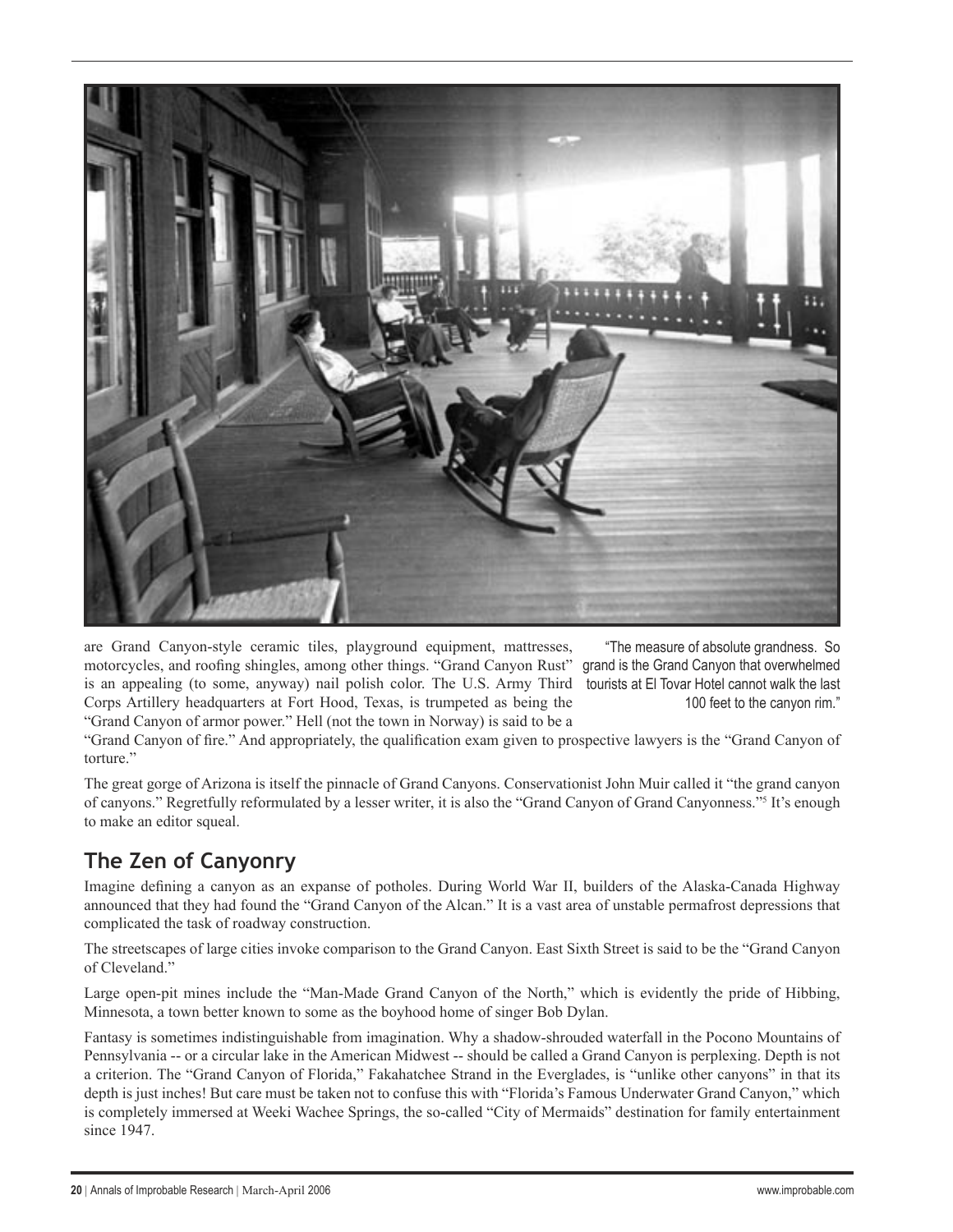Phantasialand in Bruehl, Germany, takes entertainment to a higher level with its "Grand Canyon" rollercoaster. And the Six Flags Over Texas theme park has "Wile E. Coyote's Grand Canyon Blaster," surely the acme of rollercoasters.

The human imagination works greater wonders yet. The course of the Colorado River after its Grand Canyon climax, where it flows through the open deserts toward its delta in Mexico, has been called the "Grand anti-Canyon of North America." Its antithesis, appropriately located on the opposite side of the globe, is Uluru (Ayers Rock), in Australia's Northern Territory, known to some as the "anti-Grand Canyon."

# **Gullible Travels**

Many neologists go about their work honestly, calling their canyons the "Little Grand Canyon," "Small Grand Canyon," "Baby Grand Canyon,"

or "Miniature Grand Canyon." Implying equality at least, there is "The Other Grand Canyon," which compares to Arizona's canyon but clearly puts a limit (two) to the number of Grand Canyons in the world. Problematically, two canyons claim to be "The Other" Grand Canyon -- one sits in the Pacific Ocean off the California coast, the other is in Idaho.



"National Park Service crew works at ensuring the greater grandeur of the one true Grand Canyon."

In fact, the size of Arizona's Grand Canyon was only an educated guess when the Smithsonian Institution first mentioned the place in 1857. It was called "Big Canyon" then. Only a few non-Native people had ever seen it, and their scant descriptions only bemoaned that it was a barrier to travel. That did not stop geologist Edward Hitchcock from guessing its depth. Explorers had already visited the Grand Falls along the Little Colorado River, which is a hundred miles from that river's confluence with the Colorado River in the deep of Grand Canyon. Hitchcock noted the falls' height of 120 feet, and opined that the depth of the Little Colorado's nascent gorge there was "less probably than that of the Big Cañon." As yet, even now, the Smithsonian has not addressed the discrepancy between this figure and the Grand Canyon's true depth, which is more than one mile.

Canyonicity is all about depth; the deeper the better. But surprisingly, a canyon's "depth" has been redefined. It was and still is measured from top to bottom. However, canyons that have no rims per se (deep declivities in mountain ranges, for example) are measured relative to the tops of nearby mountain peaks. Even the National Geographic Society embraces this method of determining depth, and to this end the Society has identified and promoted the idea that there are "deeper" and "grander" canyons than Arizona's famous chasm. This is geological nonsense.

The magnificent canyons of the American Southwest and comparable canyons in other parts of the world are there because powerfully flowing rivers cut -- deeply -- into and through plateaus. The putatively deeper and grander-than-Grand canyons have rivers that never were at the heights of neighboring mountaintops. This is a sensational redefinition of how depth is created. This is Grand redefinition done for the sake of jazzing up magazines and travel brochures. And, in fact, none of these chasms that are supposedly grander than Grand Canyon are in the United States. Other nations entice adventurers to distant lands and eagerly awaiting travel guides. They make no complaint about the diabolical detumescence of America's



Grand Canyon. Perhaps, one might suggest, there is a conspiracy of nationalist geographic disinformation.

# **At Last: One True Grand Canyon?**

Geysir in Haukadalur, Iceland, is the etymological source of all the world's geysers. Capitalized, Geysir is a name protected by Iceland for use exclusively in reference to their most historical geyser. Should the United States follow Iceland's example? Should there be American legislation to restrict the number of Grand Canyons, or to set the size of "true" Grand Canyons? As a separate question: should there be a Grand Canyon universal standard -- not kept in an airtight vault in Paris like the old meter and kilogram standards, but one defined by wavelengths and atomic oscillations?

"Theatre in the ground. National Park Service ranger at Grand Canyon discusses perspective and erosion."